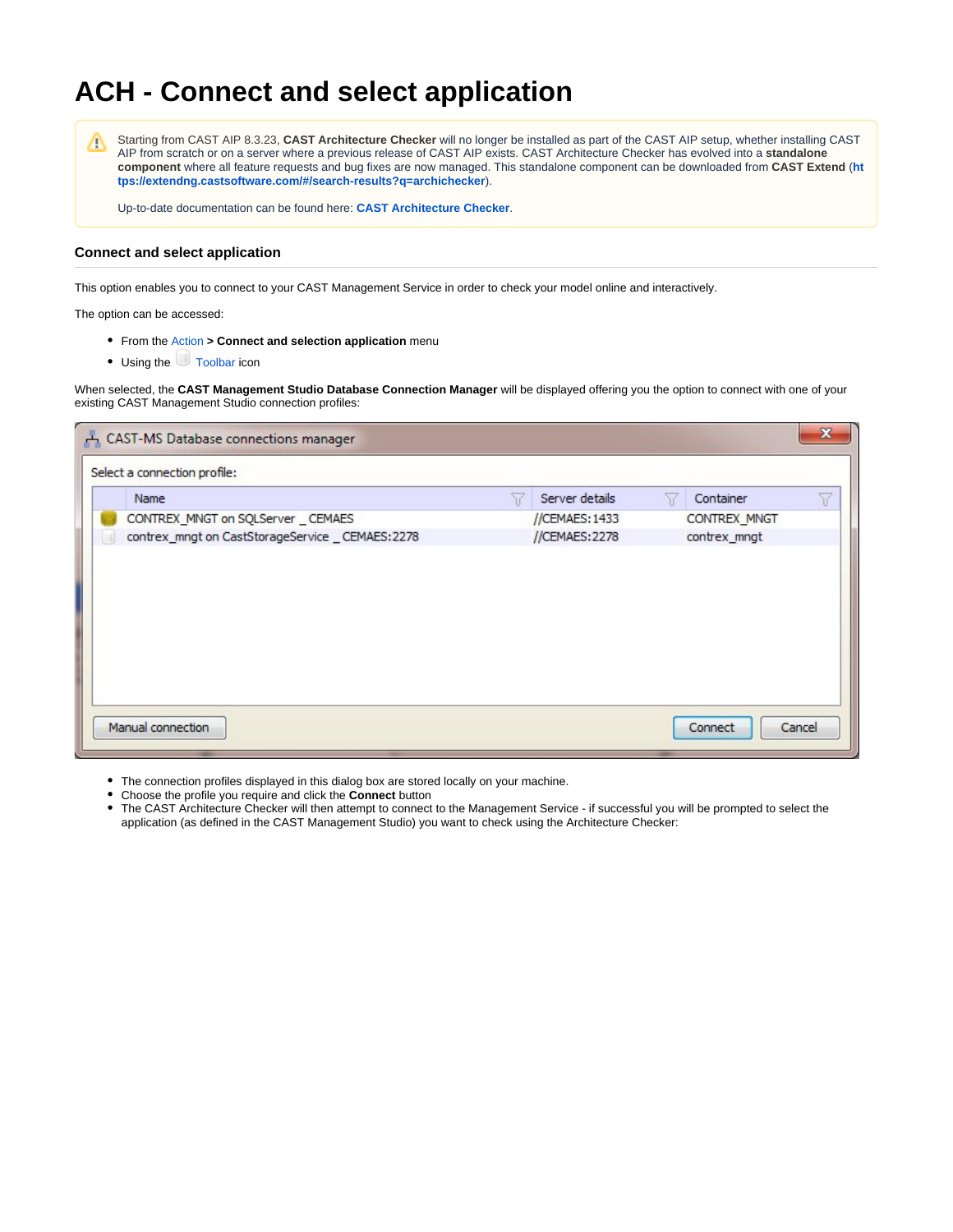| 57<br>Select an application                                                |  |
|----------------------------------------------------------------------------|--|
| Portfolio tree                                                             |  |
| My System<br><b>MEUDON</b><br><b>SEVRES</b><br><br><b>CLAMART</b><br>1.1.1 |  |
| Ok                                                                         |  |

- Select the application and click OK
- At this point, what happens depends on the current scenario this is explained in more detail in [Working online](https://doc.castsoftware.com/display/DOC83/ACH+-+Working+online).

# Manual connection

If you do not see the profile you require in the **CAST Management Studio Database Connection Manager**, you can use the **Manual** button to configure a connection. Clicking this will display the **Connection dialog box**:

| ľ                           | CSS Corade<br>SQL Server |  |
|-----------------------------|--------------------------|--|
| Server address              |                          |  |
| Port                        |                          |  |
| Database                    |                          |  |
|                             |                          |  |
|                             |                          |  |
|                             |                          |  |
|                             |                          |  |
| User name<br>sa<br>Password |                          |  |
|                             | Schema (management base) |  |
| CONTREX_MNGT                |                          |  |

A tab for each supported connection type is available - see below for more information about each tab and how to configure a connection.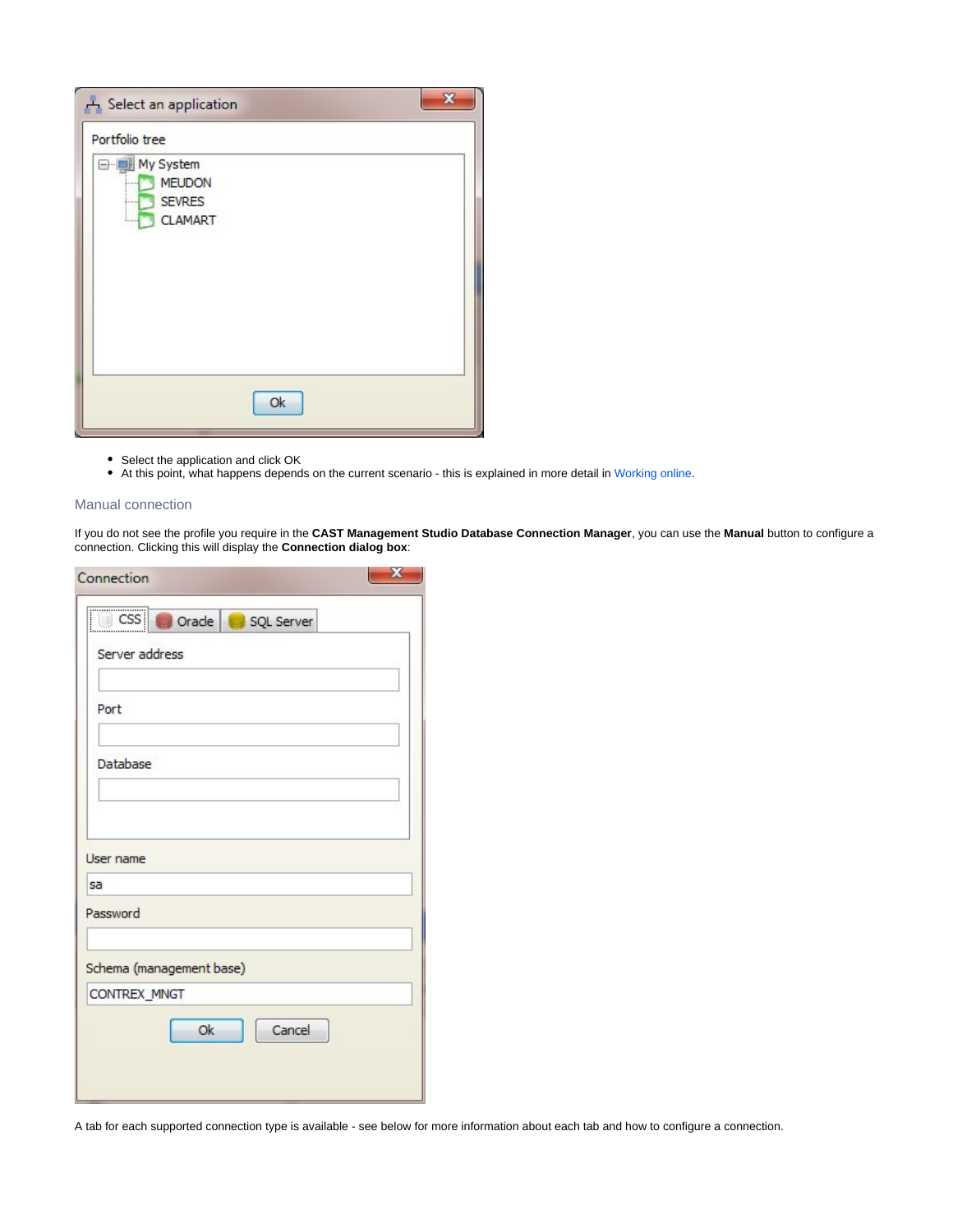# **CSS (CAST Storage Service)**

To connect to a Management Service hosted on a CAST Storage Service, fill in the following information.

| Server address                        | Enter the host name of the server on which the CAST Storage Service is installed. You can also enter an IP address if<br>required.<br>If this field is left blank, then the CAST Architecture Checker will use the value <b>localhost</b> by default (which assumes the<br>host server is installed on the same physical machine).                                                                   |
|---------------------------------------|------------------------------------------------------------------------------------------------------------------------------------------------------------------------------------------------------------------------------------------------------------------------------------------------------------------------------------------------------------------------------------------------------|
| Port                                  | Enter the port number on which the CAST Storage Service is listening for incoming connections - during the installation<br>of the CAST Storage Service 2, the port number is set by default to 2280. Please enter the correct port number - if this is<br>omitted, the port number 2278 will be used, which may not be correct.                                                                      |
| Database                              | Enter the <b>database name</b> used by your CAST Storage Service.<br>The parent database name in a CAST Storage Service environment is set by default to <b>postgres</b> and it is not possible to<br>change this during the installation process. As such, there is no need to enter <b>postgres</b> in this field: when left blank, the<br>CAST Architecture Checker will use postgres by default. |
| User name                             | Enter the user name that you will use to connect to the CAST Management Service on your host server. The pre-defined<br>CAST Storage Service user operator must be used here (note that the User name is case sensitive). See Access Rights<br>for more information about required user rights.                                                                                                      |
| Password                              | Enter the password that corresponds to your <b>operator</b> user.                                                                                                                                                                                                                                                                                                                                    |
| <b>Schema (Management</b><br>Service) | Enter the name of the target Management Service ( <prefix>_mngt). This is defined during the CAST installation process.</prefix>                                                                                                                                                                                                                                                                     |

#### **Oracle**

To connect to a Management Service hosted on an Oracle server, fill in the following information.

| Server address                        | Enter the <b>host name</b> of the server on which the Oracle server is installed. You can also enter an IP address if required.                                                                                                                                                                                                                |
|---------------------------------------|------------------------------------------------------------------------------------------------------------------------------------------------------------------------------------------------------------------------------------------------------------------------------------------------------------------------------------------------|
|                                       | If this field is left blank, then the CAST Architecture Checker will use the value <b>localhost</b> by default (which assumes the<br>host server is installed on the same physical machine).                                                                                                                                                   |
| Port                                  | Enter the port number on which the Oracle server is listening for incoming connections.<br>During the installation of the Oracle server, the port number is set by default to 1521 and unless you have explicitly<br>changed this during the installation process, then there is no need to enter a number in this field: when left blank, the |
|                                       | CAST Architecture Checker will use port number 1521 by default.                                                                                                                                                                                                                                                                                |
| Service/SID                           | Choose the appropriate database server access mode type for your Oracle server (SID or Service). Then enter either the<br>Service name or the SID value in the field below.                                                                                                                                                                    |
|                                       | The CAST Architecture Checker uses the value ORCL by default for the Service name - as such, if your Oracle server<br>Service name is ORCL, you can leave this field blank (ensuring that Service is selected).                                                                                                                                |
|                                       | Note that there is no default value for the SID.                                                                                                                                                                                                                                                                                               |
| User name                             | Enter the user name that you will use to connect to the CAST Management Service on your host server. See Access<br>Rights for more information about required user rights (note that the User name is case sensitive).                                                                                                                         |
| Password                              | Enter the password that corresponds to your User name                                                                                                                                                                                                                                                                                          |
| <b>Schema (Management</b><br>Service) | Enter the name of the target Management Service ( <prefix>_mngt). This is defined during the CAST installation process.</prefix>                                                                                                                                                                                                               |

### **SQL Server**

To connect to a Management Service hosted on an a Microsoft SQL Server, fill in the following information.

| Server address | Enter the <b>host name</b> of the server on which the Microsoft SQL Server is installed. You can also enter an IP address if<br>required.                                                    |
|----------------|----------------------------------------------------------------------------------------------------------------------------------------------------------------------------------------------|
|                | If this field is left blank, then the CAST Architecture Checker will use the value <b>localhost</b> by default (which assumes the<br>host server is installed on the same physical machine). |